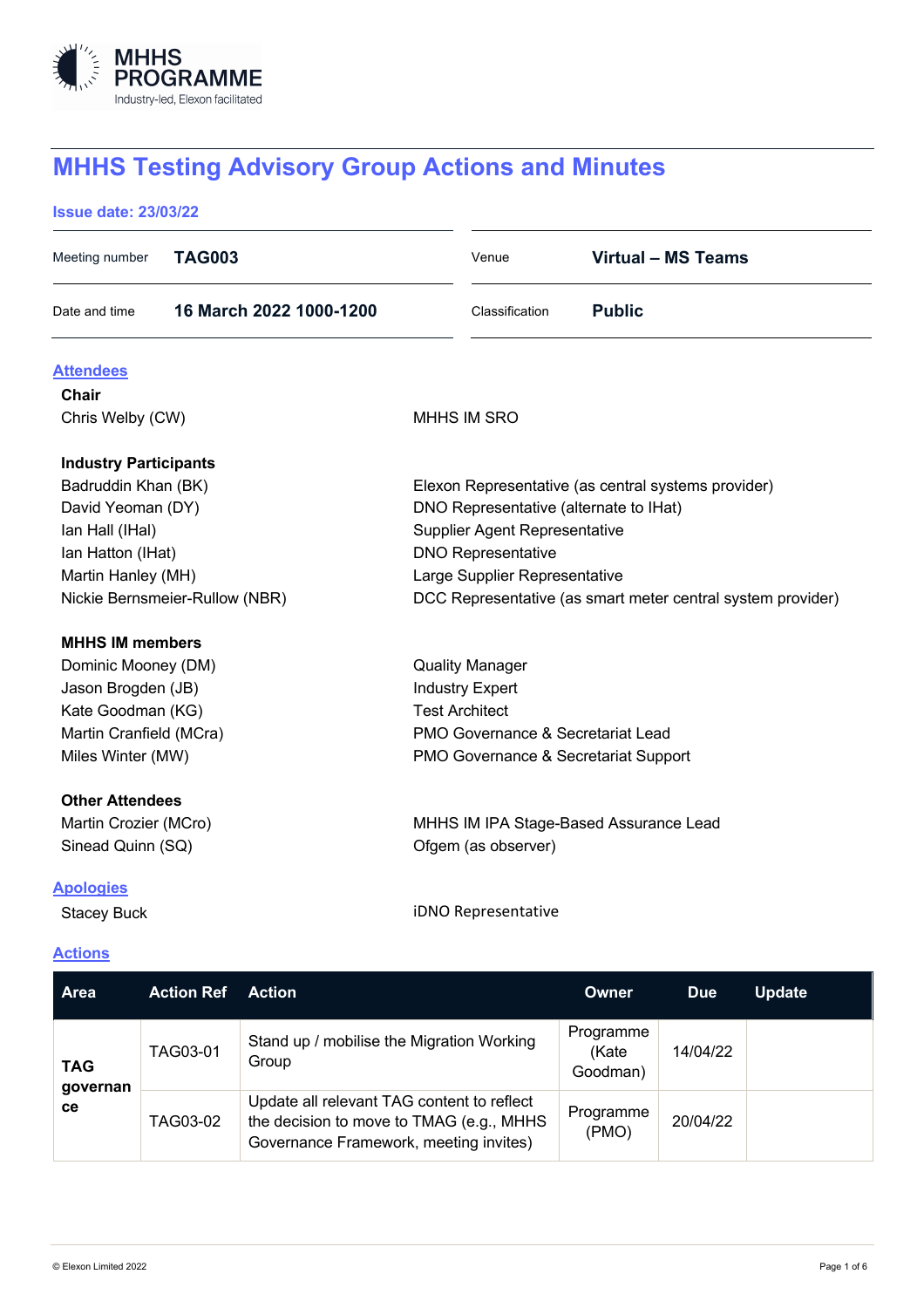| <b>E2E Test</b><br><b>Strategy</b> | TAG03-03        | Hold separate session to bring Martin<br>Crozier (and any other new TAG members)<br>up to speed                                                                                                                                                                                                         | Kate<br>Goodman                                   | 23/03/22 |                                                                                                         |
|------------------------------------|-----------------|---------------------------------------------------------------------------------------------------------------------------------------------------------------------------------------------------------------------------------------------------------------------------------------------------------|---------------------------------------------------|----------|---------------------------------------------------------------------------------------------------------|
|                                    | TAG03-04        | Clarify CVA interactions and data flows<br>between BSC Central Services with Ian Hall                                                                                                                                                                                                                   | Kate<br>Goodman                                   | 23/03/22 |                                                                                                         |
|                                    | TAG03-05        | Clarify data generation queries with David<br>Yeoman                                                                                                                                                                                                                                                    | Kate<br>Goodman                                   | 23/03/22 |                                                                                                         |
|                                    | TAG03-06        | Update E2E Testing Strategy with<br>comments as discussed. These changes<br>will be contained in the Word version of the<br>Strategy. For example:<br>Clarification on defects<br>Re-draw test environments to show<br>individual PPs as separate blocks<br>and in a timeline. Review with NBR<br>first | Programme<br>(Kate<br>Goodman)                    | 25/03/22 |                                                                                                         |
|                                    | <b>TAG03-07</b> | Provide any further comments and<br>feedback to the PMO on E2E Testing<br>Strategy as presented, to inform E2E Test<br>Strategy document. PMO to share<br>comments form with Headline Report                                                                                                            | <b>TAG</b><br>members                             | 23/03/22 | Update:<br>Comments<br>template<br>shared with<br><b>TAG</b> members<br>alongside<br>Headline<br>Report |
| <b>Other</b>                       | TAG03-08        | Define the Level 4 working groups expected<br>under TMAG, when they expect to be<br>mobilised and what deliverables will come<br>to which groups. Present at next TMAG                                                                                                                                  | Programme<br>(Kate<br>Goodman,<br>Chris<br>Welby) | 20/04/22 |                                                                                                         |
|                                    | TAG03-09        | Provide details to PMO on SEC TAG July<br>clash (to inform TMAG rescheduling)                                                                                                                                                                                                                           | <b>Nickie</b><br>Bernsmeier<br>-Rullow            | 20/04/22 |                                                                                                         |

## **Decisions**

| <b>Area</b>               | Dec Ref   | <b>Decision</b>                                                                      |
|---------------------------|-----------|--------------------------------------------------------------------------------------|
| <b>TAG Governance</b>     | TAG-DEC04 | Approved Testing and Migration Advisory (TMAG) Group ToR                             |
|                           | TAG-DEC05 | Approved Data Working Group (DWG) ToR                                                |
| <b>Test Data Strategy</b> | TAG-DEC06 | Approved Test Data Strategy Principles to write up in full Test Strategy<br>document |

## **RAID Items**

| <b>RAID</b> area | <b>Description</b> |
|------------------|--------------------|
| None raised      |                    |

## **Minutes**

## **1. Welcome and introduction**

CW welcomed all to the meeting, including new supplier and DNO constituency representatives now in the TAG.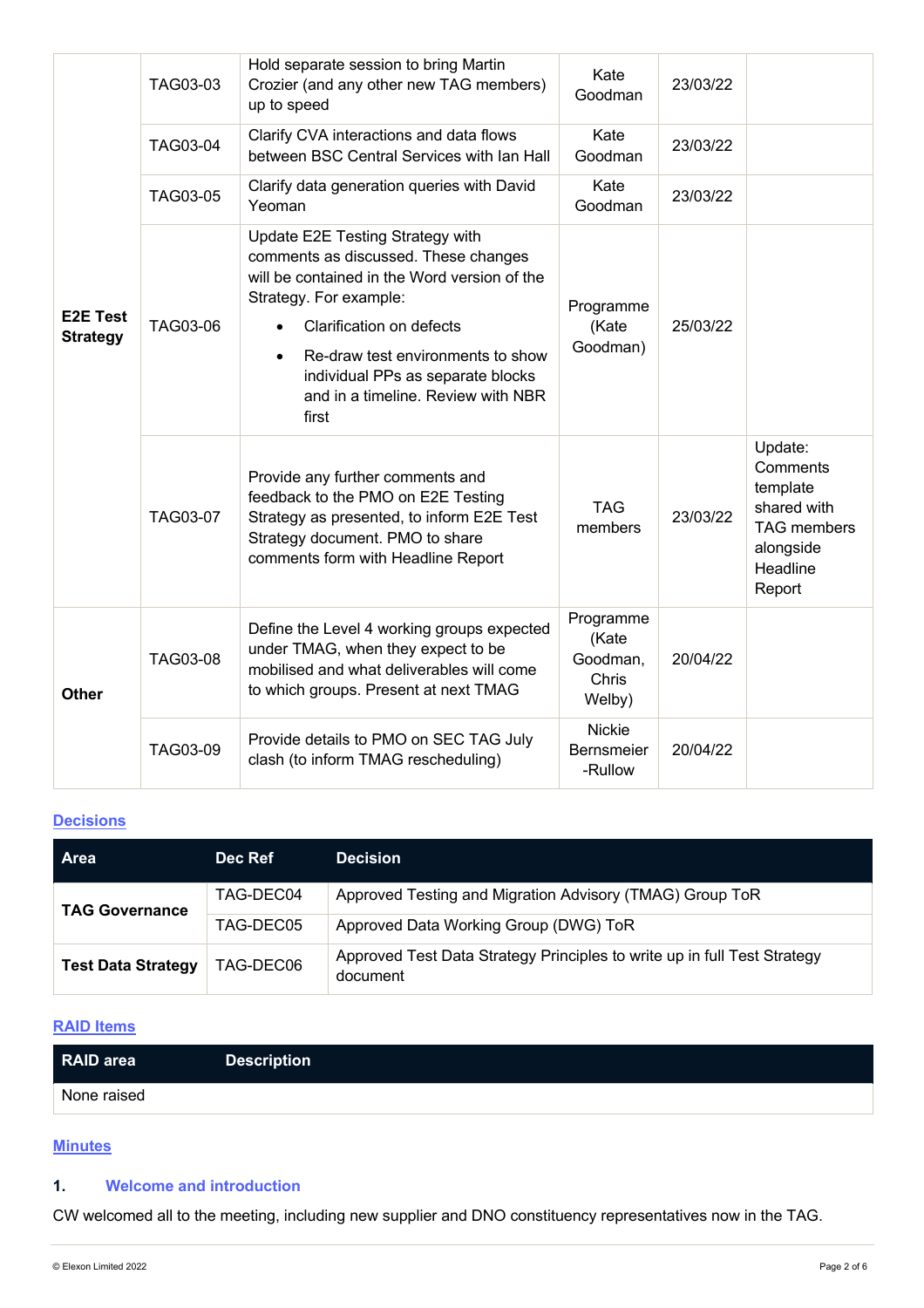#### **2. Minutes and Actions**

## The minutes from February TAG were **APPROVED**.

CW talked through the open actions as per the slide.

KG suggested closing TAG02-06 following a discussion with NBR. NBR suggested keeping it open with a view to close it next month.

#### **3. Governance group updates**

MCra provided an overview of updates from each L2 and L3 governance group as per the slide. MCra invited questions. Some clarification was provided on the acronyms for different groups. No other questions were received.

#### **4. TAG Governance**

KG outlined the intention to stand up the Migration Working Group in April so the Programme can look at the migration strategy with the aim of sign off by the end of July 2022. KG noted the Data Working Group has now been stood up, and at the first meeting there was discussion outlining the main principles for the Programme's Test Data strategy. These principles will be going out for review next week, will be debated the following week, and their recommendations discussed at TAG in April.

CW asked if everyone was comfortable with new TMAG ToR. No comments received.

CW asked if everyone was comfortable with new DWG ToR. No comments received.

## **DECISION TAGDEC-04: Approved Testing and Migration Advisory (TMAG) Group ToR**

#### **DECISION TAGDEC-05: Approved Data Working Group (DWG) ToR**

#### **ACTION TAG03-01: Programme to stand up / mobilise the Migration Working Group**

#### **5. E2E Testing Strategy**

*This agenda item was led by KG and included a quick presentation of each slide in the meeting pack with questions by exception (under the assumption members had reviewed the slides ahead of the meeting).*

KG outlined the aims of the discussion and gave an overview of the timeline for delivering the Test Strategy as per the slide.

KG walked through the Test Strategy agenda. NBR noted she had expected to see a stage between Pre-Integration Testing (PIT) and System Integration Testing (SIT) for TRT for when all parties would come to test the full system together. KG responded that this was covered by component integration, with this element included at the start of SIT to get all elements of testing starting together in a coordinated way e.g., starting with Data Integration Platform (DIP), adding ECS and building up. NBR queried if there is an expected governance aspect to be defined within this. KG confirmed it would. MH asked if this governance would include SEC TAG within DCC. KG agreed DCC governance would be included and MHHS cannot pass stages unless they have passed through both DCC governance and MHHS governance. The assurance process for this is yet to be confirmed. JB added that the need for dual governance has been recognised in the TMAG ToR. MCro asked if operations or security testing would be covered under the test strategy. KG clarified operations would be included under SIT and security testing would be included in environment testing. Environment testing plan is to be confirmed by end of year and will include security testing. MCro asked if migration testing will also be included. KG clarified this will be included in the migration path to ensure transition works in practice (e.g. MPAN migration).

#### **ACTION TAG03-03: Kate Goodman to hold separate session to bring Martin Crozier (and any other new TAG members) up to speed**

KG talked through the overall test scope. The test scope includes everything inside the green shaded area presented on the test scope slide, as well as the interfaces. MHHS will be testing interfaces and the overall internal E2E process but not testing every detail of wider external systems. This will be up to the Programme Participants themselves. DY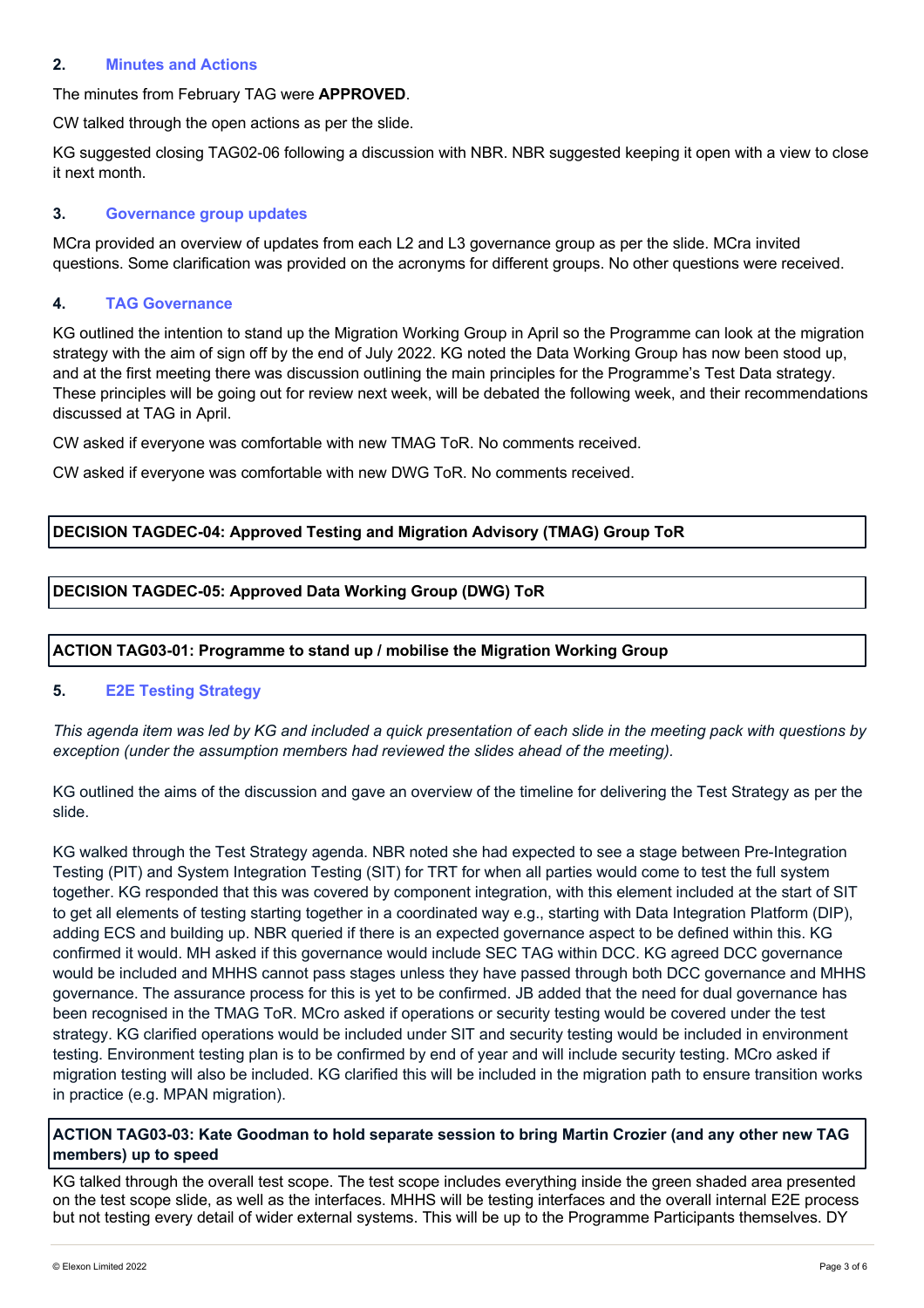queried if the plan for PIT and SIT testing would follow a similar process to CSS whereby MPRS testing was done on behalf of DNO's by CSS and individual parties joined later in User Integration Testing (UIT) phases. KG agreed this could be the way of doing things but that the Programme would need DNO input. DY agreed this approach worked well for CSS, with wider parties joining later. IHal agreed and found this worked well for Western Power Distribution. IHal queried why BSC central services are split in two boxes in the test scope diagram, asking what is n and out of scope in this area (e.g. settlement operations)? KG responded MHHS will go as far as volume allocation as this has the data to produce figures, and anything beyond this will be out of MHHS scope. CW noted Programme Participants need to do their own testing, which is why MHHS will stop at interfaces. IHal added that the DWG will have to determine how data is added for these groups. KG noted she imagined data would flow the other way. JB noted this diagram is being refined by the design team. CW added the Programme would welcome St Clements input via L4s to define detail under the strategy.

#### **ACTION TAG03-04: Kate Goodman to clarify CVA interactions and data flows between BSC Central Services with Ian Hall**

KG talked through the test phases and stages including how different industry Programme Participants will be introduced across each stage to ensure the design works E2E. KG noted the Programme needs to ensure the right level of engagement from data services. Mandating engagement would not be appropriate, but the Programme does need to have enough engagement to properly test the system. This will be answered at a higher level. JB noted the Programme needs to determine how DNOs and iDNOs are engaged in testing as well (network, not just supplier and data services). KG added the next level of detail will have a plan for each stage that will define who is engaging and how. SIT and PIT are the main areas to define as these are critical to get the right level of engagement.

NBR asked on test phase dependencies and where system capacity testing would be included. KG clarified this was included in functional testing and would be further determined in PIT by asking questions to Programme Participants. NBR asked if PIT and SIT would be individual systems or the whole system. KG clarified this would be individual systems in PIT and the full system in SIT. This approach is different to Faster Switching Programme (FSP). NBR asked if non-functional and capacity testing would be anywhere other than SIT. KG answered that SIT would not be in a single environment. JB noted qualification would include both functional and non-functional testing.

MH queried if defects would be included in SIT testing. KG answered yes and this would be similar to FSP. MH asked if this will be for the overall system as well as individual providers. JB noted this needs to be thought through (i.e. what is tested by parties and what is tested by E2E design). There will be some issues from parties that can be resolved in parallel once SIT is exited. The Programme needs to define the metrics for exiting SIT for the Programme and for individual parties.

KG provided detail on UIT for how the Programme would provide an environment for Programme Participants to use to test business processes and required changes. The environment would become an enduring test environment. MH noted this is where defects are found in central systems and queried what the feedback process would be and how the Programme would then go back to the PIT and SIT stage. KG clarified these points are included, using learnings from FSP.

KG talked through the test process, management and organisation including use of Azure Dev Ops (ADO) for doing test management (similar to JIRA as per FSP). This will be accessible via the Portal where scenarios for test will be defined for individual Programme Participants to enter their own test details. This means all test data is in one place so test outputs can be easily linked back to design and provide a picture of testing progress across MHHS and Programme Participants. The Programme will look to make ADO as usable and efficient as possible (e.g., import and export between test management tools). DY asked if this central test tool could be integrated into party's own test management tools. KG agreed ADO would be provided centrally with integration to make life as easy as possible for Programme Participants. Programme Participants will be engaged to get their requirements.

KG walked through proposals and rationale for test environments and environment management, such as the requirements for the environment through transition. KG asked for feedback on two discussion points: requirements for another SIT environment and when the Programme would perform operational testing. KG proposed these should be resolved under the environment plan. NBR queried the SIT environment – NBR believed this was delivery of the whole system by all Programme Participants as per the MHHS design. NBR believes their individual PIT, SIT and UIT needs to be completed to feed into the programmes overarching SIT. NBR noted it is not clear how environments will be laid out and fit together. KG agreed the environment diagram could be clearer e.g., individual parties should be separated out given federated nature. NBR agreed this would help but added that they needed to know where individual Programme Participants sit in the process and how. KG agreed this needs to be factored and is dependent on own Programme Participants timings. JB agreed this would be better illustrated in a timeline as the onus is on parties to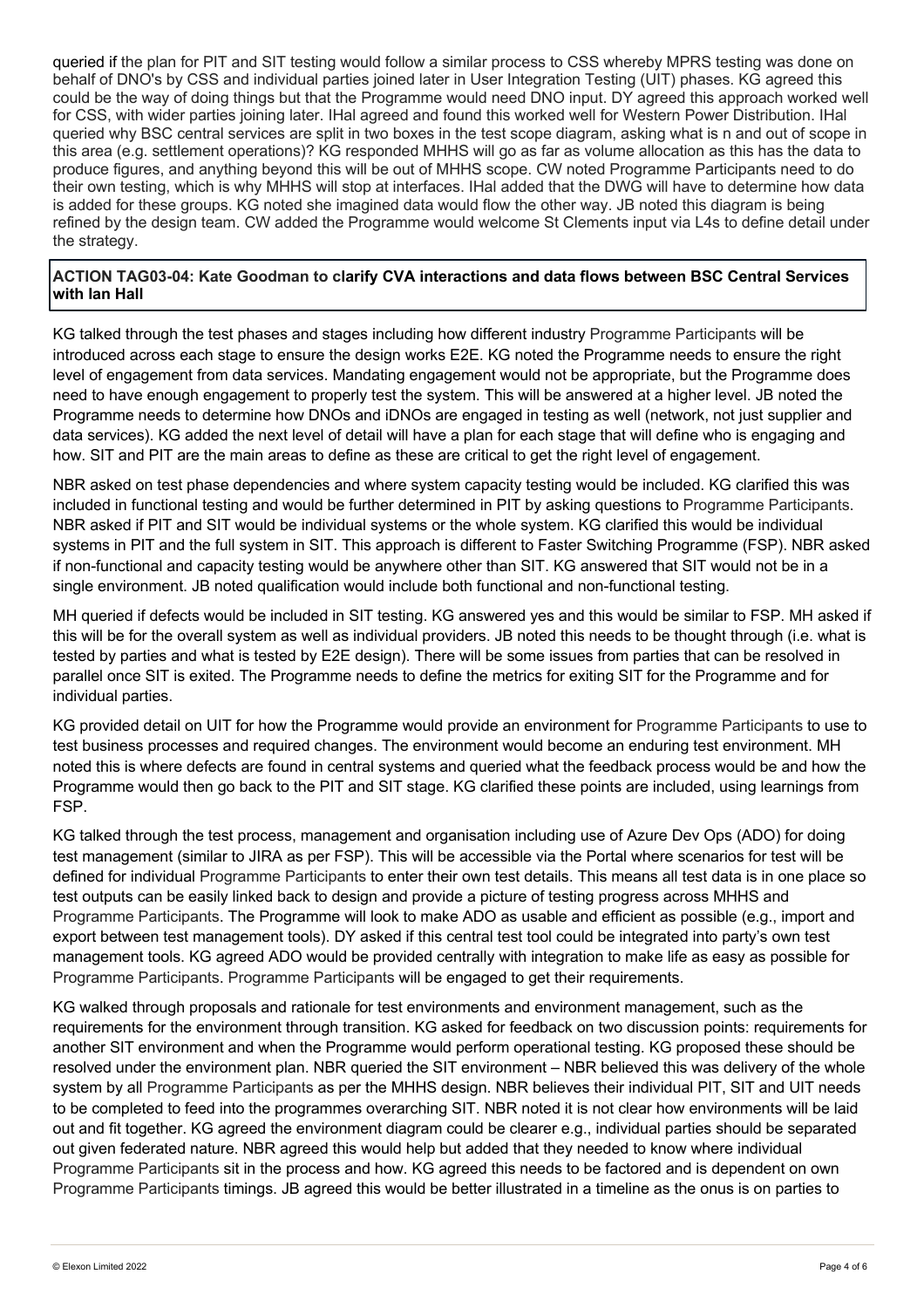provide their own inputs from their own environments into each stage/phase. KG agreed and added that the overall test scope could be used to support a better diagram.

## **ACTION TAG03-06: Programme (Kate Goodman) to re-draw test environments to show individual PPs as separate blocks and in a timeline. Review with NBR first**

DY asked if individual Programme Participants will need three test environments themselves? KG said there is scope for Programme Participants to determine their own need and repurpose their own environments. Central systems will require detailed conversation due to the need for a few environments. NBR added this conversation needs to happen soon due to commercials. DY noted a risk that re-purposed environments could be required in parallel under some circumstances. JB agreed that the Programme needs to discuss with NBR and noted environment conflicts in FSP. MH asked about release management given the volume of systems coming together – will this be under programme control? JB noted this was to be agreed and would be included in environment strategy later this year.

KG described the simulators the Programme intends to provide to support Programme Participants in testing, included how these would be included per test strategy phase. KG described how the programme would provide data to Programme Participants for Programme Participants to use in their internal testing processes e.g., injection.

DY asked why someone is generating data for Programme Participants. KG answered that this is more with supplier agents in mind than DNOs. On the data side, the Programme recognises it must be careful about using real data with real MPANs and real consumption as it constitutes personally identifiable information. This will be discussed in the data plan. The intention is to use some real consumption data, though some of it will be simulated.

#### **ACTION TAG03-05: Clarify data generation queries with David Yeoman**

KG outlined functional testing intention to build a 'digital twin' that emulates the function of the smart data service. The form it will eventually take is not yet confirmed, but this will generate data that can be compared against supplier agent services real data.

CW welcomed comments via the PMO mailbox or directly to Kate in the next 5WD (23 March). The PMO will share the template for sharing comments with the meeting headline report.

**ACTION TAG03-07: Provide any further comments and feedback to the PMO on E2E Testing Strategy as presented, to inform E2E Test Strategy document. PMO to share comments form with Headline Report**

#### **6. Test Data Strategy**

KG provided an overview of next steps for the data strategy as per the timeline slide. CW noted all Programme Participants will see the full data strategy document for review, for TAG members to highlight to constituencies.

KG asked for agreement on test strategy principles described in the slides.

#### **DECISION TAGDEC-06: Approved Test Data Strategy Principles to write up in full Test Strategy document**

## **7. Summary and next steps**

#### MCra summarised the actions.

CW raised one item of AOB on attendance at TMAG. There have been requests for additional attendees (e.g., software providers) at the TMAG. The intention is for the TMAG to be a decision-making group and for L4s to be where the detail of testing and migration work is undertaken, once the testing strategy is agreed. TMAG does not intend to have further members/representatives and should not be doing the leg work/detail. DY asked when the Level 4 Working Groups will be set up. CW clarified that the DWG is set up. KG added the MWG is to come in April and that an Environment Working Group may come. IHat noted if St Clements can join TMAG given their role. CW responded that this has been discussed and that St Clements should input via their TMAG rep. CW noted that all groups would benefit having their software providers in the TMAG but there would be too many. Software providers are represented by the TMAG rep they provide software to. JB agreed development work should happen at L4 and that the TMAG is a decision group. CW added that reps can nominate alternates/additional for specific agenda items. DY asked if, as DNO rep, they should be representing iDNOs as well? MCra responded that Stacey Buck is the iDNO rep but has sent her apologies for this month's meeting.

**ACTION TAG03-08: Programme to define the Level 4 working groups expected under TMAG, when they expect to be mobilised and what deliverables will come to which groups. Present at next TMAG**